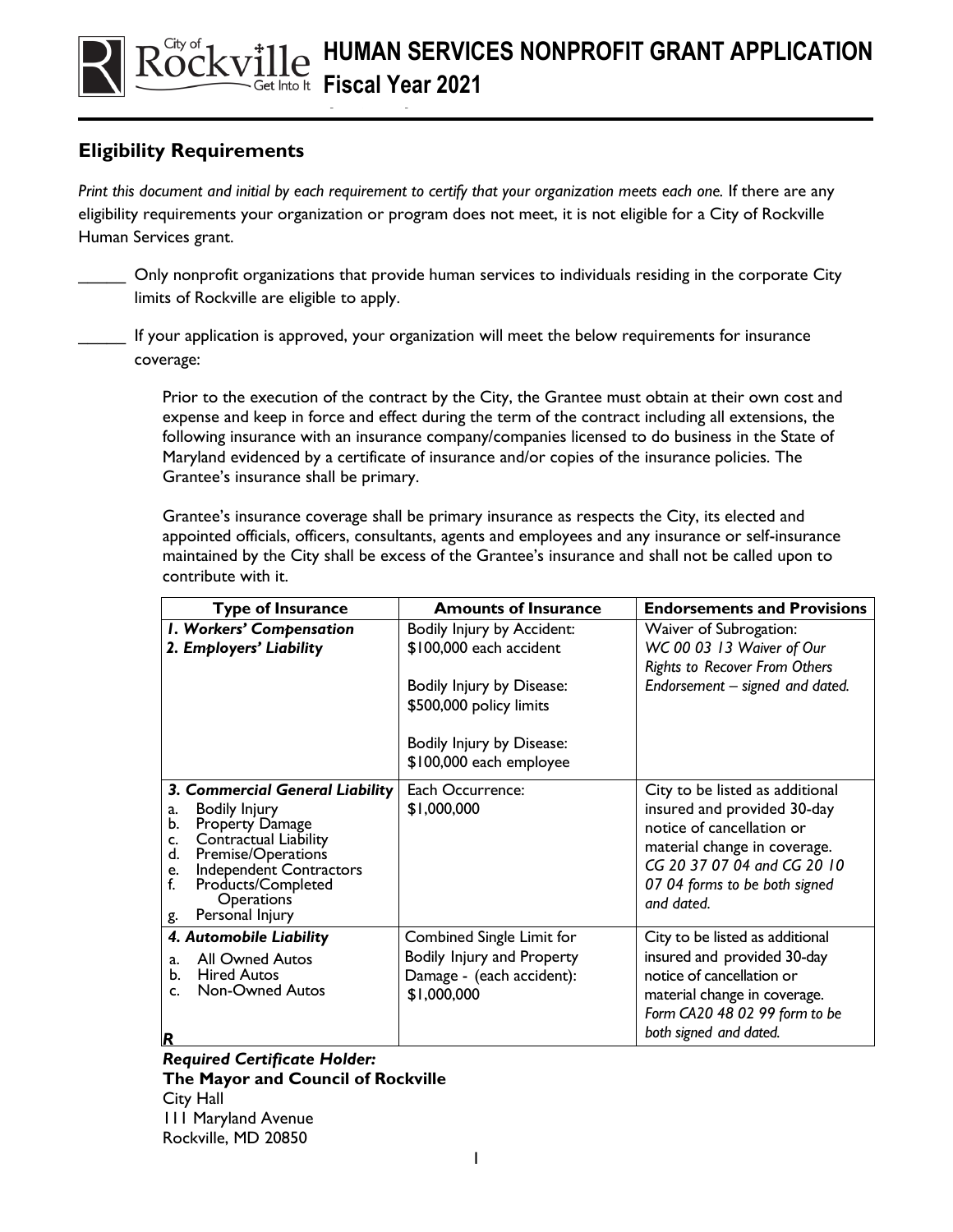If your application is approved, your organization will meet the requirement that all communication from the City of Rockville must receive a reply from your organization within 10 weekdays.

- If your application is approved, your organization will meet the following reporting deadlines:
	- Quarter 1 (July 1 through September 30, 2020): Report due October 15, 2020
	- Quarter 2 (October 1 through December 31, 2020): Report due January 15, 2020
	- Six-month program measures report due lanuary 15, 2021
	- Quarter 3 (January 1 through March 31, 2021): Report due April 15, 2021
	- Quarter 4 (April 1 through June 30, 2021): Report due July 15, 2021
	- Year-end program measures report due July 15, 2021

To encourage the submission of quality applications, a staff member from all applicant organizations must attend one of the following **mandatory technical assistance sessions**, located at Mayor and Council Chambers at 111 Maryland Avenue, Rockville, MD 20850:

> **Thursday, November 14, 10 – 11 a.m. Friday, November 15, 3:30 – 4:30 p.m. Wednesday, December 4, 3:30 – 4:30 p.m.**

An RSVP is not required. Please contact Ali Hoy, Community Services Program Analyst, at  $\frac{\text{above}}{\text{above}}$  controllemd.gov with any questions about the mandatory technical assistance sessions.

## **Deadline**

All grant applications and attachments must be received by the City of Rockville Community Services Division office by **Friday, December 6, 2019 at 5 p.m.** Applications are to be mailed or delivered to:

Carlos Aparicio, Community Services Manager Rockville City Hall 111 Maryland Avenue, 1st floor Rockville, MD 20850

## **Instructions**

*Initial by each requirement to certify that each instruction has been followed in submitting the application.*

All submitted documents must be electronically generated and printed on one side of the page only.

- To complete the PDF application, you must have Adobe Reader installed on your computer. If you do not have the program, it may be downloaded free of charge at [https://get.adobe.com/reader/.](https://get.adobe.com/reader/)
- To complete the Excel spreadsheet, you must have Microsoft Excel installed on your computer. If you do not have the software, it may be purchased at a discount for use by non-profit organizations at [http://www.techsoup.org/.](http://www.techsoup.org/)
- Electronically complete the following pages of the fillable PDF application document "FY 2021 Grant Application – Human Services – Application and Attachments": 1 through 3 and 5 through 8.